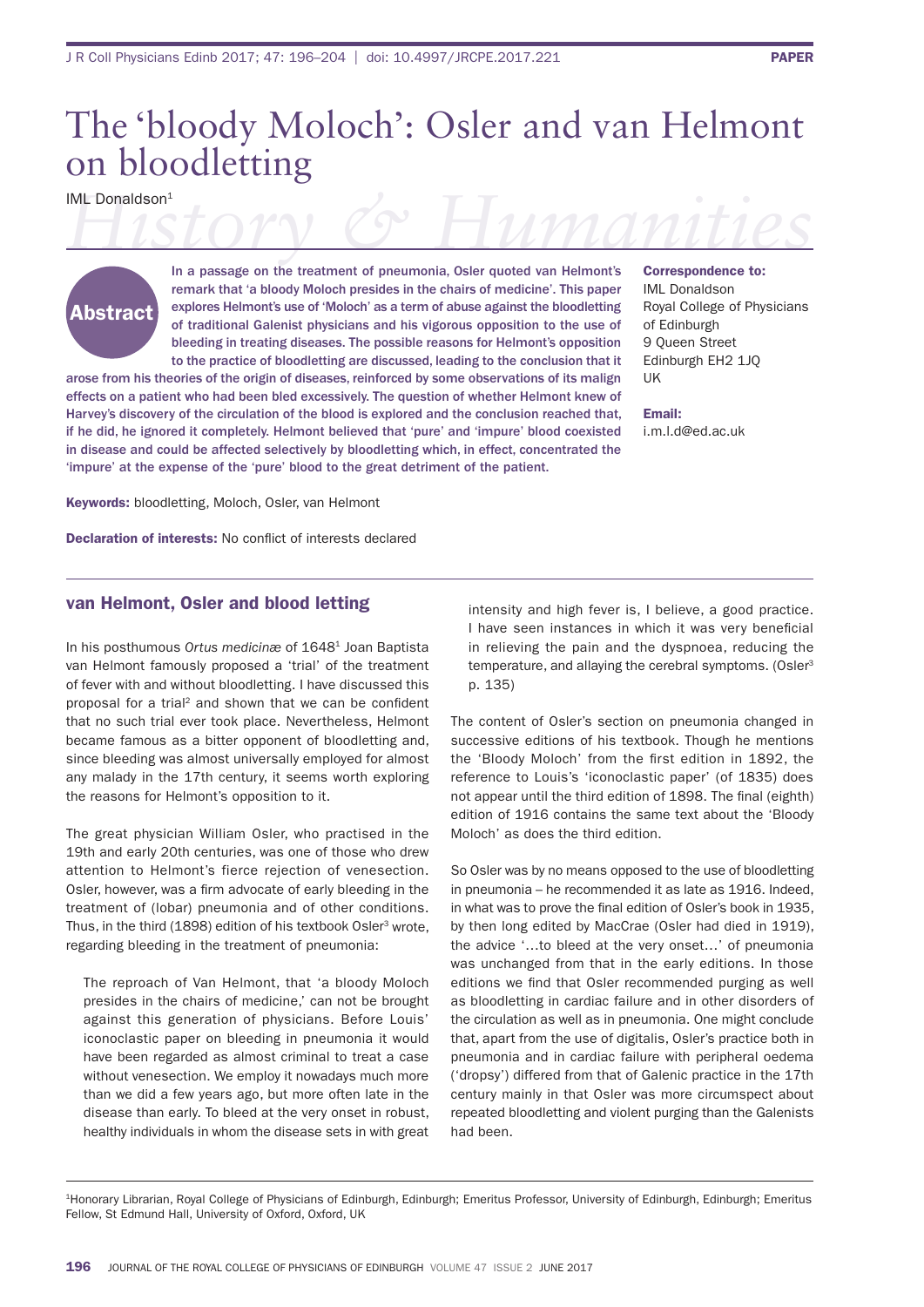# Therapeutic bloodletting in the 21st century

bloodletting may still be used very occasionally in acute cardiac failure with very severe dyspnoea, which it does relieve, at least temporarily. But now that rapidly-acting powerful diuretics are available for intravenous administration, venesection is rarely necessary and, though it provides rapid relief of dyspnoea, this relief is temporary and the resultant drop in haemoglobin is a considerable disadvantage. The principal uses of bloodletting now are to reduce excessive levels of stored iron, for example in haemochromatosis and *porphyria cutanea tarda* and excess of red cells in polycythaemia.4 in a sense one may regard these uses as a formal parallel with the Galenic opinion that bloodletting was appropriate in any *plethora*. What has changed is the nature of the excess constituting the plethora.

Though Osler recommended bloodletting in several conditions in which it was desirable to reduce the cardiac load by reducing the venous return, he pointed out that Helmont was vehemently opposed to bleeding but, as we shall see, his remark about the 'bloody Moloch' quotes Helmont somewhat out of context.

# Moloch

Why Moloch? Moloch or Molech or Molek – all varieties of transliteration of a hebrew word – appears several times in the Old Testament as the name of a god, probably a Canaanite deity, to whom children were sacrificed, perhaps by being thrown or dropped into a fire in, or in front of, his idol. The practice was denounced by the prophets as abominable. Also in the Old Testament, the cult of Moloch was associated with a site in the Hinnom valley near Jerusalem. The Greek version, Gehenna, of the Aramaic name for this valley eventually became a name for hell because of its association with fiery sacrifices to the underworld god Moloch. Day's article in *Religion Past and Present*5 presents some conclusions of modern scholarship on the moloch cult but rather obscures the amount of disagreement among scholars. since the 17th century the worship of molech/molek has attracted much attention by archaeologists and philologists as well as biblical scholars. For a view of the complexity, and difficulty, of the arguments and a comprehensive historical overview of the scholarship see Heider's 1984 Yale thesis.<sup>6</sup> But, taking account of the differences in the transliteration of hebrew names by early biblical commentators and by modern scholars, the commentary of Jerome (ca. 347–420 AD) on Jeremiah.<sup>7</sup> is probably a reasonable approximation to what Helmont believed about moloch and his worship. Jerome was the principal compiler of the 4th century latin translation of the bible which later became known as the vulgate. for more information on Jerome's commentary and a 17th century description of the Valley of Hinnom (Gehinnom/Gehinnon, Ben-Hinnom) see the Appendix.

a little after helmont, milton echoed all these grim associations in *Paradise Lost*:

Figure 1 An 18th century illustration of how Moloch was imagined, probably based on mediæval Rabbinical commentary. 'The Idol Moloch. How the children were put in his fiery arms as offerings.' From a book on Jewish religious practices.<sup>19</sup> Image courtesy of Universitätsbibliothek, Goethe Universität, Frankfurt am Main. Compare this image with the description given by Sandys - see Appendix



first moloCh, horrid King besmear'd with blood Of human sacrifice, and parents tears, Though, for the noyse of Drums and Timbrels loud, Their children's cries unheard that passed through fire To his grim Idol.

…… and made his Grove The pleasant Vally of HINNOM, TOPHET thence And black GEHENNA call'd, the Type of Hell.

……

What is not entirely clear, however, is why helmont, and indeed milton, described moloch as 'bloody'. osler's quotation of helmont is probably a slight paraphrase of Chandler's translation of helmont's latin which will be discussed below in more detail. for the moment, let us consider just the 'bloody' attribution. Helmont wrote: 'At certe cruentum moloch, Cathedris praesidere conspicuo medicis' ('for i see a bloody Moloch to preside in the chairs of medicine'). The Latin adiective translated as 'bloody' is cruentum. This adiective translates as bloody in two related, but distinct, senses. first it may mean bloody in the literal sense – covered, soaked or spotted with blood. but it may also mean bloody in a figurative sense indicating cruelty or bloodthirstiness. In the context of helmont's use it can be taken in either sense – or, indeed, in both. milton's use 'besmeared with blood of human sacrifice' seems unequivocally literal and does not appear to have any basis in Old Testament scripture. Later, in English lay writing of the 18th and 19th centuries, moloch was used to signal butchery, usually metaphorical, and especially, but not exclusively, of children.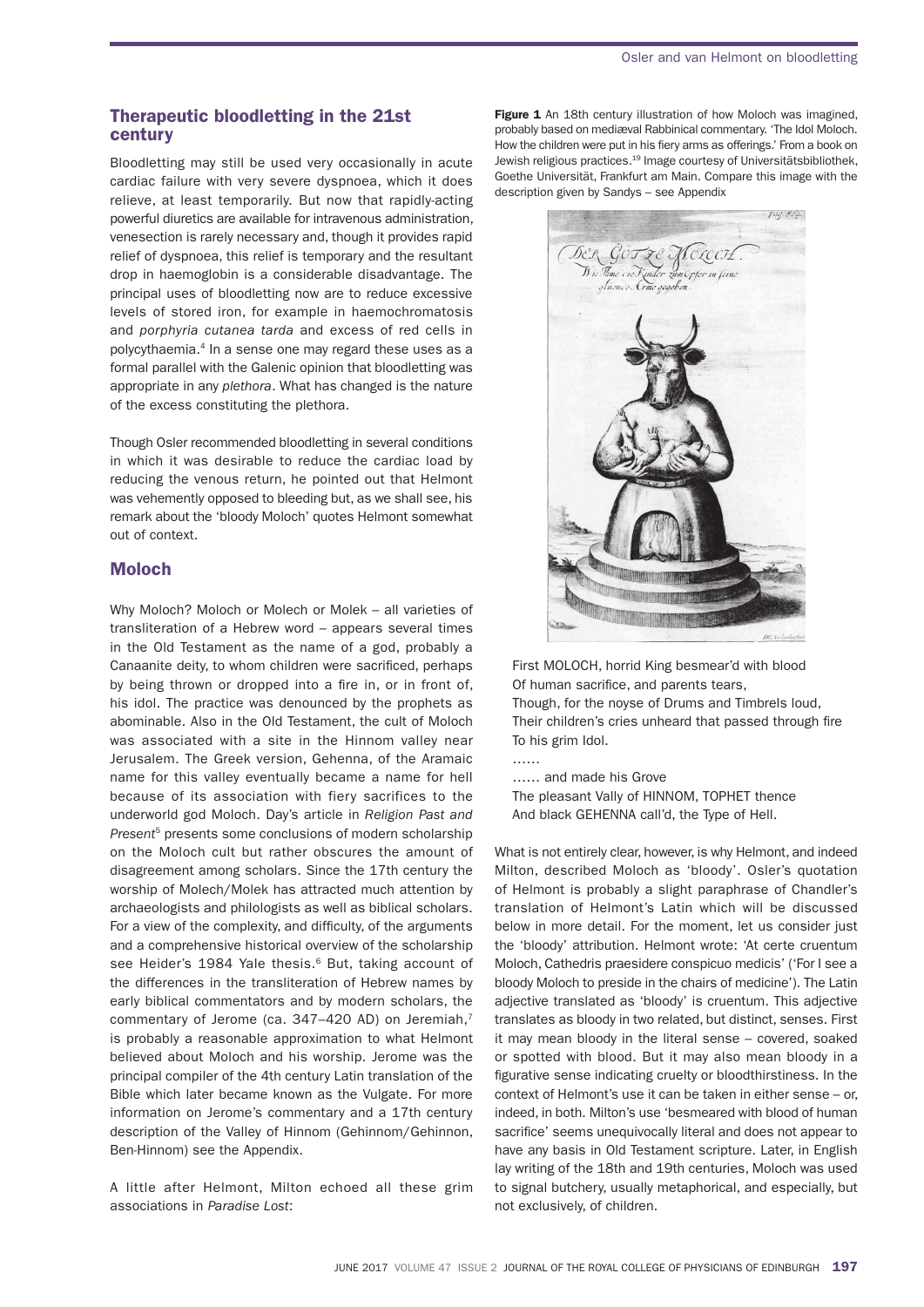Given its associations it is not difficult to see why Helmont a devout Catholic Christian to whom the text of the vulgate would have been familiar - chose Moloch as a term to condemn as bloodthirsty and eager for sacrifice of human life the addiction of the Galenists (his 'Humorists') to bleeding their patients.

Helmont refers to 'Moloch' in an introductory chapter describing his studies in the *Ortus medicinæ*, published posthumously in  $1648$  by his son.<sup>1</sup> Having seen, he says, that god has not revealed to the schools (of medicine) any useful means of healing fevers he asks (p.19) 'An tibi placet holocaustum Moloch?' – 'Is the sacrifice of Moloch pleasing to thee?' (translated thus in Chandler's English translation of the *Ortus, Oriatrike<sup>8</sup>* in 1662, p. 14). A closer translation would be 'Is the burnt offering to Moloch pleasing to thee?' But, more specifically, Helmont uses Moloch as a term of derision at least twice in his writings, in chapter 56 of the *Ortus medicinæ* and in chapter 7 of *Febrium doctrina inaudita*<sup>9</sup> – one of his *Opuscula*, first published in 1642 and reissued in a second edition with the *Ortus* in 1648. Though on the title page of the *Opuscula* the treatise on fevers is called *Febrium* doctrina inaudita ('Unheard [of] principles of fevers'), on the title page of the treatise itself it is called simply *De febribus* and it is this title that Chandler used in his English translation in the *Oriatrike*, calling it 'A treatise of fevers'.

# Moloch in the *Ortus medicinæ*

the reference to moloch is in the chapter *Pleura furens* (Helmont<sup>1</sup> p. 390 ff). Chandler,<sup>8</sup> in his translation of the *Ortus* (Oriatrike, 1662) renders Pleura furens as 'A Raging or Mad Pleura' – a fair translation of the words, though perhaps not a very illuminating description of the condition.

The reference to a 'raging' pleura arises from Helmont's view of the causation of disease. Briefly, he considered that the body was controlled by a resident semi-psychic entity, the Archeus influus or governor, which regulated all its functions. in addition, each organ had its own local archeus (*Archeus insitus*) which regulated its local nutrition. Diseases were caused by *semina morbida* (morbid seeds) each of which had its own archeus that included an 'image' of the result it 'wished' to produce. The *archei* of the semina 'confronted' the body's archeus, which reacted with rage or horror; the result of this rage, in turn, was to 'conceive' a distorted image. As a result, the functions of the body's archeus were deranged, causing the disease specific to the particular *semen* which had confronted the archeus. Thus, in this case, the *Archeus insitus* of the pleura was enraged – 'raging' – because of its confrontation by the *semen* of pleural disease; hence the description of the disease as a 'raging or mad pleura'. my paper2 on helmont's proposed trial attempts to summarise helmont's theories of disease and refers to works which set out much more comprehensive descriptions and interpretations of his complex and convoluted theories.

from the descriptions in the text it is clear that, in *Pleura*  furens, Helmont is speaking primarily of what would now be

called pleurisy, pleuro-pneumonia and pneumonia – though, characteristically, he digresses a good deal along the way in his attacks on the wicked Galenists and their bloodletting. The Moloch reference is in one of these digressions, on the bloody flux.

#### 34 ………

Clysterem vero, quia intestine peregrinum, dolore. Idcirco in dysenteria nocuum. Error iste fluit a Scholis, definientibus dysenteriam ulcus intestinorum. Quam utut inveteratam, ac paene desperatam sanari vidi saepissime, & quidem cum multa securitate. Exhibendo scilicet remedia quaedam specifica.

at certe cruentum moloch, Cathedris praesidere conspicuo medicis. Retrospicite ergo confratres. Nam dirus ingruet horror, ad sonum tubae, dum quisque daturus est rationem sua villicationis.

#### 35

Finaliter dicam, quid observaverim pleuritisus. Tertio kal. Januarii invasit me repente febris cum rigore leviculo, sic ut dentes quaterent.

[My division of section 34 into paragraphs] (Helmont, $1$  p. 397).

In Chandler's English translation of the *Ortus<sup>8</sup>* the passage is rendered thus:

... it is hurtful in the Bloody Flux. That error floweth from the Schools, who define the bloody flux to be an Ulcer of the Intestines or greater Bowels: The which, how inveterate soever, and almost desperate. I have seen to be very often cured, and indeed with much safty; To wit, by administering some special remedies. But surely I behold a bloody moloch to sit president in the Chairs of medicine. look behind ye or recollect your selves therefore, my fellow brethren; for a cruel horror will invade the world, at the sound of the Trump, when every one is to give an account of his stewardship. (helmont, *Oriatrike* 1662, p. 399)

so, as we see, helmont was not decrying venesection specifically in 'pleurisy' in this passage, but was particularly prohibiting it in 'the bloody flux'. However, no doubt his Moloch analogy was intended more generally. At section 35 he returns to considering 'pleurisy' and continues with an account of his personal experience of the condition:

Finally I shall recount what I observed when I had pleurisy. On 30 December (Tertio kal. Januarii) an insidious fever attacked me, with mild rigors, enough to make my teeth chatter. [my translation].

The illness developed with fever, pain in the chest on inspiration, and bloody sputum. Helmont treated himself 'immediately with a piece of the genitals taken from a deer, this being to hand, and the pain at once diminished; then I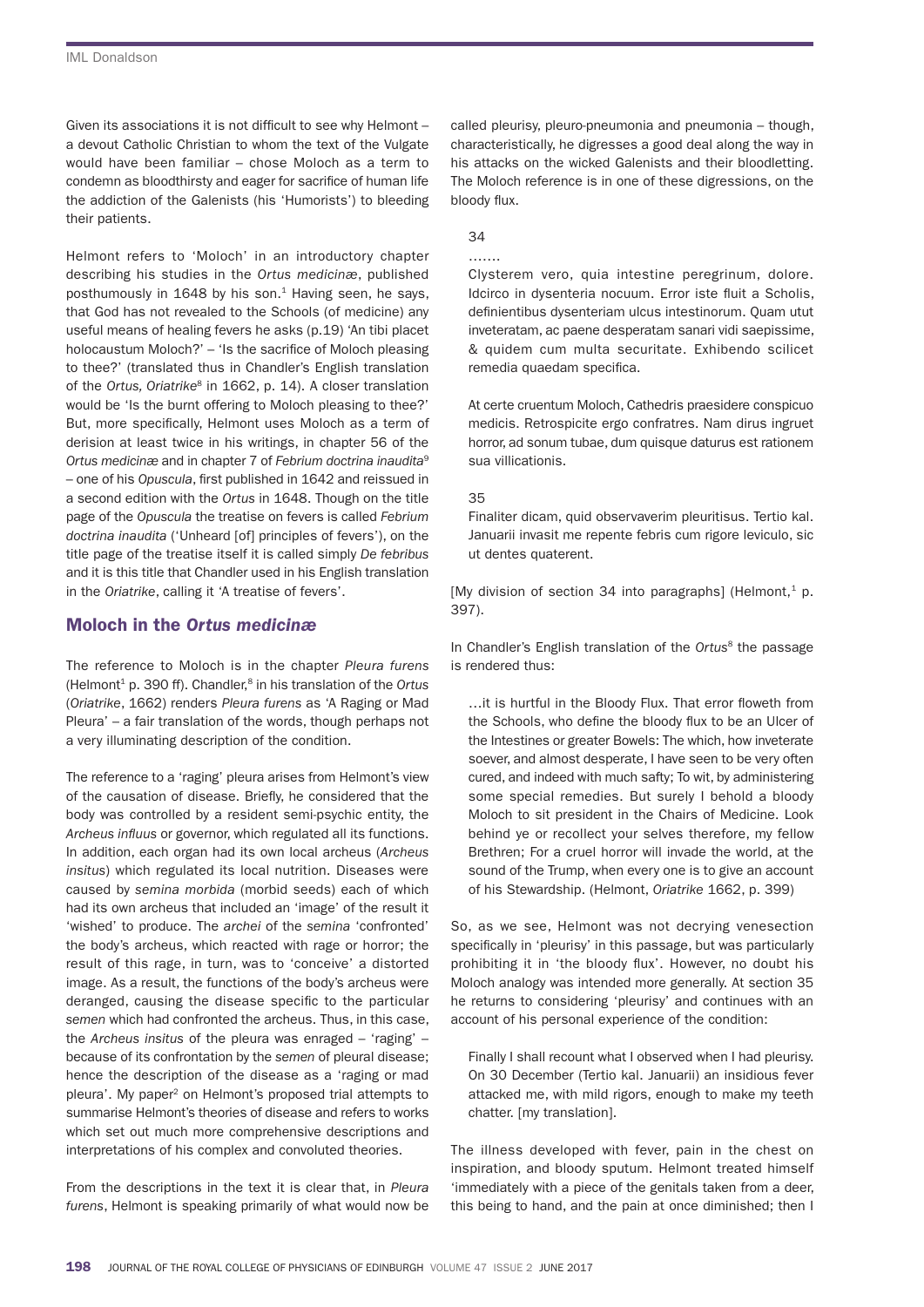drank a drachm of goat's blood'. As a result of  $-$  or in spite of – these remedies he gradually recovered, without developing the splenic abscess he feared. Needless to say he was not bled (*Ortus* 1648, p. 397; *Pleura furens* sections 35–36).

# Moloch in *Febrium doctrina inaudita*

Chapter 7 (p. 35) of the above deals with helmont's manifold criticisms of the armamentarium of treatments used by physicians – that is, of course, by his enemies the Galenists. He repeats his view that removing blood from the periphery is of no use in treating deep-seated disease, then goes on to make a similar point about the ineffectiveness of paracentesis in dropsy. Helmont says:

itemque paracenthesis, sive apertio prope umbilicum in hydrope, hujusmodi spem extinguere dudum debuisset. Nam ibi obvium est, e propinquo centro, aquas depromere quotidie, de fructu parte aquae pro lubitu in dies haurire. At frustra, quia nequidquam de radice decedit. Adeoque Paracenthesis, vitam ad paucos tantum dies dilatat. vesicatoria autem summe semper nocua sunto, et a spiritu nequam Moloch excogitate. Nam aqua inde continuo stillans, nil nisi cruor transmutatus est. (*De febribus* (in *Ortus* 16481) p. 35, section 3)

#### Chandler translates this:

And likewise a Paracenthesis or opening of the belly nigh the navil, in the dropsie, ought long since to have extinguished the like kind of hope. for there it is plainly an easie thing to draw out waters from the nigh Center, and daily to draw from the fruit a part of the water at pleasure : But in vain, because not any thing of the root departs : And so incision nigh the navil, doth only protract life for a few dayes. But let Vesicatories or embladdering Medicines be alwayes exceeding hurtful, and devised by the wicked spirit moloch : for the water dropping continually from thence, is nothing but venal blood transchanged. helmont, *Oriatrike*, 1662 p. 967 'A Treatise of Fevers' Ch. 7

For clarity I have retranslated the Latin:

In the same way, [experience of] paracentesis in dropsy - opening the belly near the navel - ought long ago to have extinguished hope of this kind. for, clearly, it is easy to draw off water from this region, and to draw off some of the water daily as one wishes. But this is vain, because it does not remove any of the root cause. Thus, paracentesis only prolongs life for a few days. in addition, vesicatories [blistering agents] are always very painful and were devised by that wicked spirit, moloch. for the water that drains continually is nothing but transformed blood.

He then goes on to deny that serous fluid in burns arises from normal blood, that is, he believes 'water' is not normally present in healthy blood; he claims, rather, that blood is 'transformed into water' in burns, in dropsy and in the flux (diarrhoea).

from the analysis of these two uses of *Moloch* i think it is apparent that Helmont does, indeed, intend it in each case as a term of abuse rather specifically related to the unnecessary removal of blood in any condition, and not specifically in the treatment of pleurisy or pneumonia, as osler's use of the quotation might imply.

### Helmont's reasons for rejecting bloodletting

It is tempting for us modern 'moderns' to praise those of our predecessors who advocated some treatment of which we now approve, for, we believe, good reasons; equally we regard as foresighted those who avoided remedies that we believe to be harmful. Even more admirable appear those who taught that such treatment was harmful and to be eschewed, and campaigned against it. Thus, Helmont would seem wise and far-seeing in his condemnation of bloodletting, a procedure which, in the 21st century, we have good reason to avoid in almost all circumstances.

But we would be very mistaken if we were to conclude that helmont's condemnation of bloodletting means that he had in some way come to an understanding that treatment by depletion of the volume of circulating blood has very rarely any basis in pathophysiology properly understood (specifically, taking account of the circulation of the blood), nor much basis in empirical observation of its malign effects.

There seems to be no reason to suppose that Helmont accepted harvey's doctrine of the circulation of the blood (*De motu cordis*, 1628<sup>10</sup>) if, indeed, he even knew of it. Pagel<sup>11</sup> is persuaded that helmont must have known of harvey's work because he corresponded with the theologian, philosopher and mathematician marin mersenne – who certainly did accept Harvey's views (see Keynes<sup>12</sup>). But it is mere conjecture that Mersenne must have told Helmont of the opinions Harvey published in *De motu cordis* – though, by the 1640s when helmont seems to have written this treatise, harvey's *De motu cordis* had been published for more than a decade.

Fourteen letters from Helmont to Mersenne have survived but mersenne's side of the correspondence apparently has not.13 from the description of these 14 letters given by nève de Mévergnies<sup>13</sup> it seems that none discussed the blood in any way – let alone Harvey's discovery of its circulation. Examination of the text of the letters published between 1932 and 1988 by Tannery and Waard, $14$  including those that became available after nève de mévergnies's work, confirms that the only letters extant are those from Helmont to mersenne and none concerns the circulation of the blood. So Pagel's conjecture that Helmont must have known from Mersenne of the discovery of the circulation is just that  $$ conjecture. had he known of harvey's claims but rejected them, one might have expected helmont would have said so; he is usually voluble in his attacks on those whom he rejects.

We may reasonably conclude that there seems nothing to indicate that Helmont knew of, let alone approved of, Harvey's claims. but we may agree with Pagel that, if helmont *did* know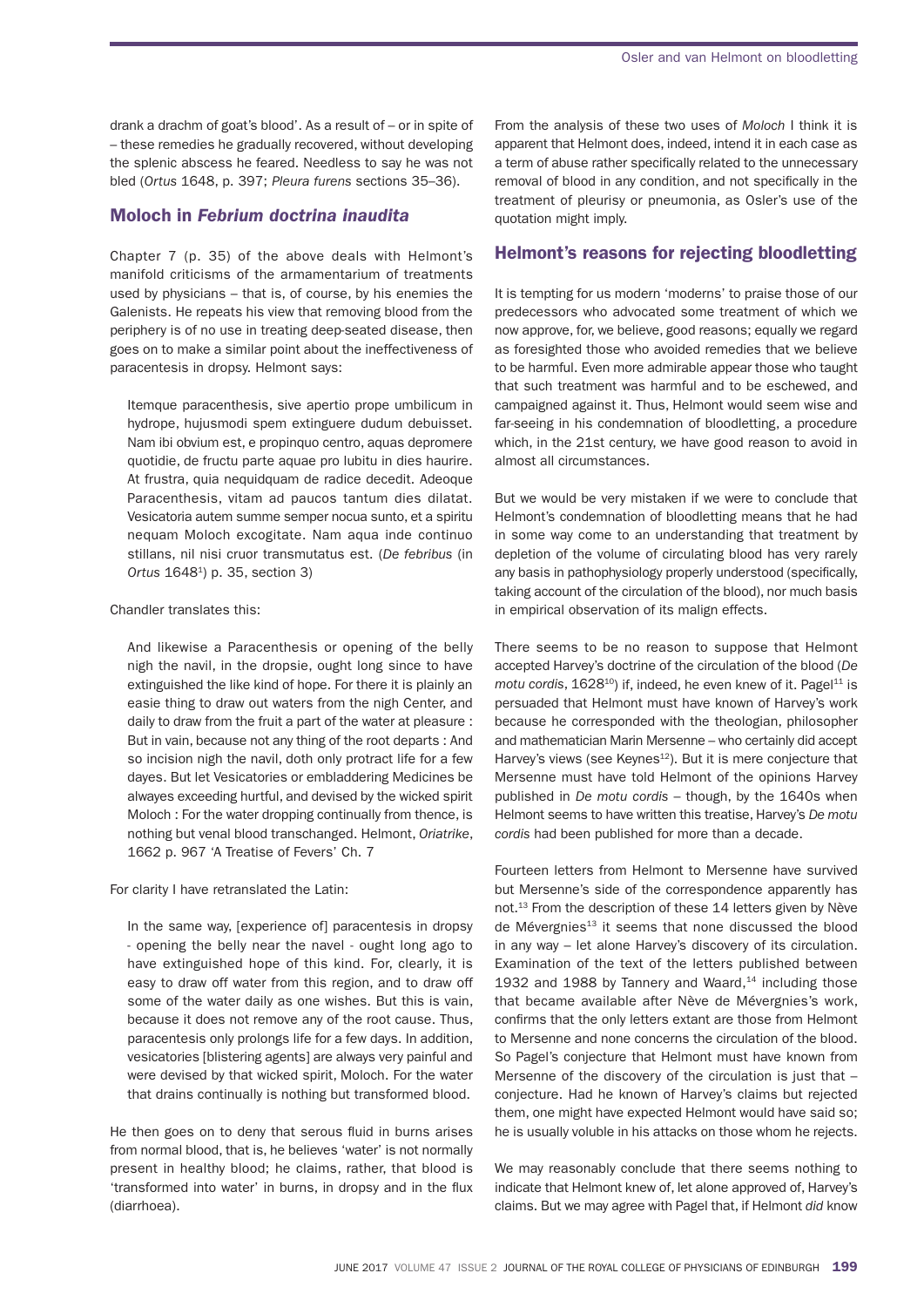of the discovery of the circulation, he did not incorporate this knowledge into his scheme of things – though whether this rejection, if indeed it occurred, was for the reasons that Pagel suggests is, again, surely just speculation.

However, before concluding that, had Helmont accepted harvey's doctrine this would necessarily have been incompatible with his making a distinction between actions on 'good' and 'bad' blood, it is worth spending a moment on beliefs in the period between Helmont and us. Acceptance of the existence of the circulation would also appear to us to be incompatible with a belief that bloodletting from veins in different parts of the body could have different therapeutic effects.

Though now one might suppose that the acceptance of the fact of the circulation of all the blood throughout the whole body would necessarily result in the abandonment of any belief that one should bleed from different sites for different diseases, in the 18th century we find that this was not always the case. An 18th century physician, Butler,<sup>15</sup> stoutly maintained both a belief in harvey's discovery and in the differential efficacy of bleeding from different sites for different afflictions. He based his views on claims - not substantiated by any experiments – of local increases in the velocity of flow of the blood in particular parts of the body produced by bleeding from one site or another. These increases in flow he regarded as beneficial – again purely on the basis of theoretical argument and without any relevant observations.

Robert Whytt, a most rational physician and an avowed experimenter, who emphatically accepted harvey's work on the circulation, occasionally recommends bleeding from a particular site or vessel and apparently finds no inconsistency in this. For example, in his work on 'Nervous hypochondriac or Hysteric Diseases'<sup>16</sup> he says (p. 503) 'It may be proper to observe, that in all violent headachs, we ought to begin the cure with bleeding, either by applying leeches to the temples, or opening the artery there' opening the temporal artery for headache was an ancient remedy. And, speaking of headache associated with 'suppression of the menses' (p. 502), he recommends 'bleeding especially at the ancles…' so, though Whytt completely accepts circulation of all the blood through the whole body, he believes that bleeding from one site rather than another may be more effective for a particular malady. Old therapeutic habits die hard. But even butler does not claim that 'pure' and 'impure' blood can be affected selectively by bloodletting and Whytt does not mention such a distinction.

helmont rejected bloodletting, i believe, principally as a result of arguments based on his own conceptions of the causes of diseases. He was also influenced by empirical observations which, although they would be much more persuasive for us, were, i think, of secondary importance to him and just served to reinforce his belief in its inefficacy. Of the empirical observations, the best known is the case of ferdinand, Cardinal of Toledo:

In the year 1641, November 8 the body of Prince Ferdinand, brother to the King of Spain, and Cardinal of Toledo, was dissected, who being molested with a Tertian ague for 89 dayes, dyed at 32. years of age : for his heart, liver, and lungs being lifted up, and so the veins and arteries being dissected, scarce a spoonful of blood flowed into the hollow of his breast: indeed he shewed a liver plainly bloodless, but a heart flaggy like a purse : For but two dayes before his death, he had eaten more if it had been granted unto him. he was indeed, by the cutting of a vein, purges, and leeches so exhausted, as I have said, yet the Tertian ceased not to observe the order of its intention and remission. What therefore hath so great an evacuation of blood profited? or what hath that cooling plainly done, unless that those evacuaters were vain, which could not take away so much as a point of the fevers. (included in *Ortus*, 1648 and as the translation above in *Oriatrike*, 1662, *A Treatise of Fevers,* Ch 4, p. 951, sections 16, 17)

The last phrase of the Latin could be more clearly translated as:

…or what was the use of the cooling, [but to show] that those evacuations were useless, since they could not reduce the fever even a little.

here, helmont concentrates on the ineffectiveness of the 'cooling', which was attributed by the galenists to the removal of 'hot' blood, in reducing the patient's fever. A few paragraphs later he points out that the patient could have been more effectively cooled by immersion in cold water or exposure to cold air. Not that Helmont believed that cooling was any more effective than bleeding; his case is that even if bleeding were to be effective in producing 'cooling', it was ineffective in reducing the fever. But here he is being disingenuous or, more probably, is deliberately traducing the galenists' position. for them, cooling by bloodletting was not 'cooling' as we would understand it – and as Helmont here chooses to understand it – that is, reduction in temperature. The Galenists' position was that phlebotomy removed an excess of 'hot' humour; that is, bloodletting removed from the body a substance that was regarded as being present in excess. it was not the changing of the temperature of the body, even if that might be one of the secondary effects of blood loss, which they believed produced the therapeutic effect.

As to the ineffectiveness of the blood loss per se, his arguments are quite convoluted and seem to depend partly on his view – supported, as he says, by scripture – that life itself resides in the blood:

because, according to the scripture, the soul or vital spirit is in the blood. *De febribus* (helmont 1648) *A Treatise of Fevers* p. 950, 5 (in *Oriatrike*)

so, logically enough, helmont concludes that throwing away this life-force is unlikely to aid Nature in combating fever (or any other disease, unless that disease is associated with an excess of blood – a *plethora*).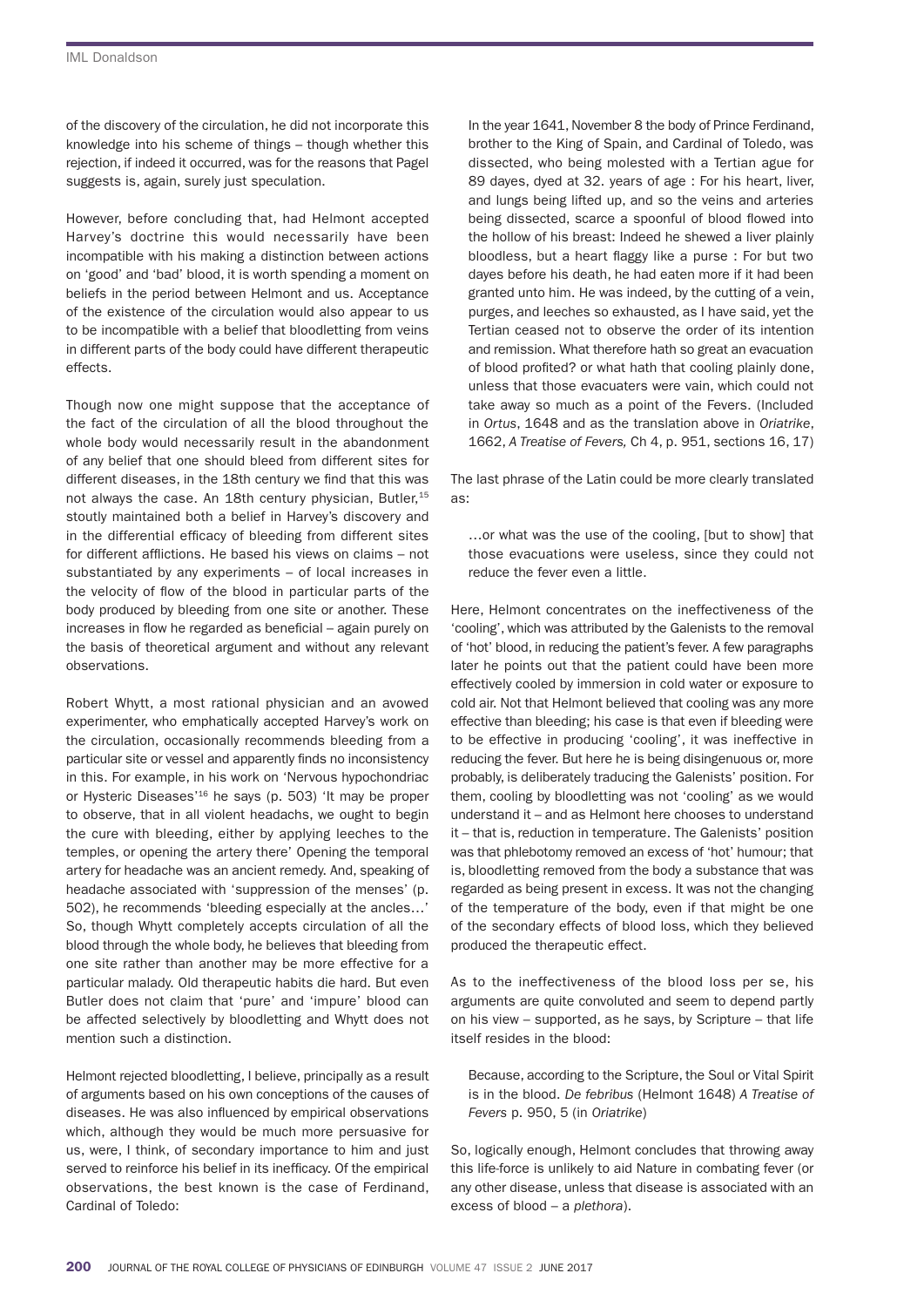# Pure and impure blood

helmont's position on bloodletting (*Ortus*, p. 955) is comprehensible if we recall that he completely rejects the doctrine of the humours; but this rejection is not, I think, really the basis for his vituperative rejection of venesection. That basis seems to have had two sources; a belief that blood is the seat of some vital essence or spirit – which he supports by quotation from holy writ (as we have seen) – and the belief that, far from removing the 'vitiated matter', venesection concentrates it by selectively removing 'pure' blood. This, of course, is consistent both with helmont's disbelief in the humours and his insistence on the existence of diseases as entities, differing among themselves. but it is absolutely contrary to the galenic belief that there were no diseases as entities but only diseased patients whose maladies were due to various combinations of the patients' temperaments and the imbalances of their humours, together with assorted other factors including climate, diet and – for many galenists – astral influences. Thus, patients of similar temperaments, disturbed in similar ways – all other things being equal (which, in practice, they were very rarely considered to be) – would exhibit similar signs and symptoms and thus have similar 'maladies'. for helmont, however, diseases were truly due to external causes and differed as those external causes differed. So far, apparently, so 'modern'. But Helmont's pathophysiology had as little basis in sound evidence as had that of the Galenists. The 'wroth' of the Archeus was surely as little susceptible of proof – or disproof – as was the imbalance of the humours – were the very existence of either to be accepted.

helmont's position is not even as simple as this, however, because he subscribes to the presence in disease of both 'pure' and 'impure' blood. he approves of the removal of the 'impurities' from the latter but, he argues, the Galenists' procedures do not remove the impure blood; rather, they *preferentially* drain the 'pure' blood, thus making things even worse because the 'impure' blood remains behind working its evil. And, because of the draining of some of the 'life force', the Archeus is enfeebled and even less able to fight against the seeds of disease that lie at the root of the fever. his arguments for this selective removal of one component of the blood - the 'pure' blood - are no more convincing (for us) than are those of the galenic 'revulsion' and 'derivation' that he decries. in 'revulsion' the patient was bled at a site remote from the seat of disease before the disturbed humours had settled; in 'derivation', once the humours had settled, the patient was bled as close as possible to the affected region to remove the corrupt material that had settled there (for more detail see, for example, Saunders and O'Malley,<sup>17</sup> p. 235).

helmont's knowledge of, or ignorance of, the circulation of the blood is important because, as we have seen, Helmont supposed that 'good' blood is distinguishable from 'bad' blood and, indeed, that they can be separately affected by bloodletting  $-$  a view which we would surely find it was not possible to maintain if one believed in the circulation of *all* the blood through the *whole* body as Harvey's discovery implies.

With the acceptance of the circulation, all helmont's arguments about selective draining of one rather than another type of blood become meaningless; as meaningless as the Galenic 'revulsion' and 'derivation'.

helmont summarises his view of the genesis of fever thus:

Therefore a Fever is not a naked Tempest of heat, but an occasional vitiated matter is present; for the expelling whereof, the *Archeus* being as it were wroth, doth by accident inflame himself: The which as long as it shall be neglected in the schools, the curings of fevers will be rash, destructive, and conjectural, therefore none shall owe anything worthy of giving thanks unto Physitians, seeing they are cured by the voluntary goodness of nature: and I wish they were not put back [i.e. disregarded] by Physitians. (*Oriatrike*, p. 952, 20; *De febribus* 20, 20)

In setting his heretical views against those of the Schools, helmont was guilty of *impietas* and hubris and was reviled for his views. from our standpoint it is laudable that he allowed himself at least to be swayed by empirical observation and experiment. yet it seems to me that the fundamental basis of helmont's rejection of bloodletting is that it was as contrary to his (conjectural) system of the genesis of disease as it was consistent with the galenists' (no less – but also no more – conjectural) system. since, for helmont, the galenists' system was wrong, treatments based upon it must be both mistaken and dangerous.

although his campaign against bloodletting was based largely upon what appear to us to be mere conjectural explanations of disease, just as much as were the explanations of his opponents, helmont does differ from them in a striking way. for helmont sometimes appeals – or at least he *says* he appeals – to empirical verification of his views in a way that is quite foreign to the teachings of the Schools. And this we may see as consistent with experimentalism in his chemical (and alchemical) studies. The qualification 'says he appeals' is needed because, though we know that he proposed a 'trial' of the efficacy of bloodletting as a treatment for fever, we do not have any evidence that he did, in fact, conduct any experiment or trial of the empirical effect of treating fevered patients with and without phlebotomy. We have become so accustomed to requiring that our beliefs be tested by experiment that we need frequently to remind ourselves that in the mid-17th century the use of directed observation or experimental manipulation was only just beginning to be advocated. it was a minority of scholars and medical practitioners who would consider valuing such observations as highly as the teaching of the schools and the accumulated wisdom of the ages, as expressed through established authority. Even fewer would accept that 'ocular demonstration' – harvey's phrase (*De motu cordis*, 1628<sup>10, p. 5</sup>) – was sufficient reason for a mere modern not only to question but to overturn the teaching of his masters. the maintenance of *pietas* and the avoidance of hubris were much more powerful forces than we are inclined to remember. Honouring one's teachers and masters was no idle phrase.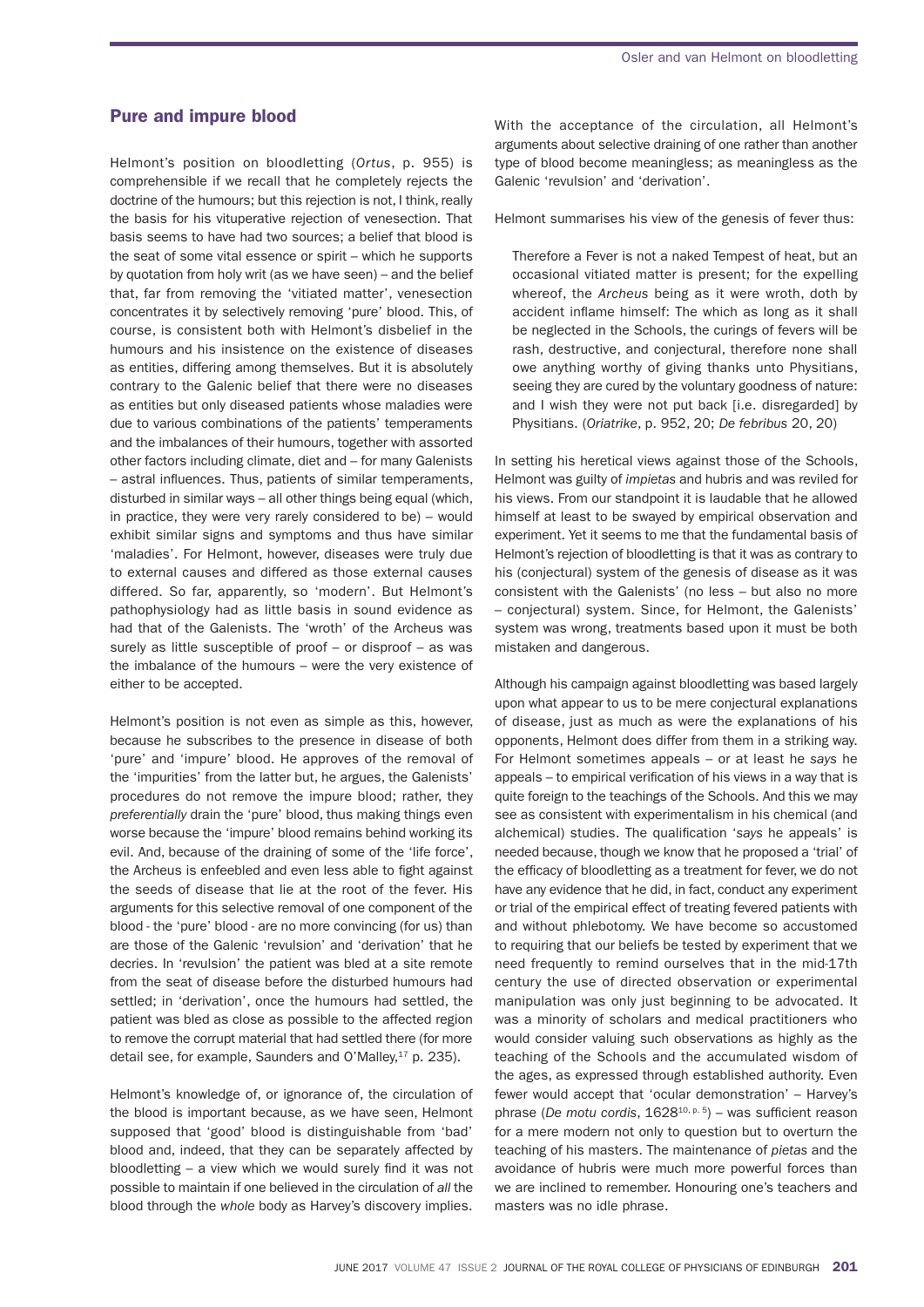for all that helmont was an experimenter, he was certainly no harvey; but his effect on the *practice* of medicine in the 17th century – on the practicalities of treatment – was undoubtedly much greater than harvey's. aubrey says of the discovery of the circulation:

With much adoe at last, in about 20 or 30 yeares time it was recieved [sic] in all the Universities in the world; and, as Mr Hobbes says in his booke ... he is the only man perhaps that ever lived to see his owne doctrine established in his life-time<sup>18</sup>

'*Received in all the Universities*' harvey's doctrine may have been, but a very considerable time was to elapse before knowledge of the circulation of the blood made a jot of difference to the diagnosis of disease or to its treatment. in marked contrast, the 'chemical' remedies of which helmont came to be regarded as the doyen had an immediate, and long-lasting, effect on medical practice and materia medica. But, whether or not they used Helmont's chemical remedies, most physicians went on bloodletting just as before…

#### Acknowledgement

Some years ago my attention was drawn to Osler's quotation of van helmont's remark about the 'bloody moloch' by an enquiry from Dr Robert I. Levy which Professor Alfredo Morabia passed to me. I am most grateful to Dr Kristin heitman for her suggestions about, and discussion of, an earlier version of the manuscript of this paper.  $\bullet$ 

#### References

- 1 van helmont Jb. *Ortus medicinæ*. *Id est, initia physicae inaudita. Progressus medicinæ novus, in morborum ultionem, ad vitam longam / authore, Ioanne Baptista van Helmont. Edente authoris fi lio, Francisco Mercurio van Helmont, cum ejus praefatione ex Belgico translata*. Amsterodami : Apud Ludovicum Elsevirium; 1648.
- 2 Donaldson IML. van Helmont's proposal for a randomised comparison of treating fevers with or without bloodletting and purging. *J R Coll Physicians Edinb* 2016; 46: 206–13.
- 3 Osler W. The Principles and Practice of Medicine: Designed for the use of Practitioners and Students of Medicine. Edinburgh: Young J, Pentland; 1898.
- 4 DePalma RG, Hayes VW, Zacharski LR. Bloodletting: Past and Present. *J Am Coll Surg* 2007; 205: 132–44.
- 5 Day J. The Molech Cult in Religion Past and Present. Betz, H D, Browning DS, Janowski B, Jüngel E, editors. www.BrillOnline.com
- 6 heider gC. *The Cult of Molek: A Reassessment.* Jsot supplement Series 43. Sheffield: JSOT Press; 1985.
- 7 Jerome (eusebius sophronius hieronymus). *Commentarium in Jeremiam Prophetam Libri Sex Lib VI* in migne, J P *Patrologia Latina vol XXIV. S. Hieronymi vol IV column* 932. Paris 1845.
- 8 van Helmont JB. Oriatrike or, Physick refined. The common errors *therein refuted, and the whole art reformed & rectified: being a new rise and progress of phylosophy and medicine ... now ... rendred into English ... by J. C. sometime of M. H. Oxon*. [i.e. John Chandler]. [With the preface of the original editor f. m. van helmont, and that 'To the English reader' by H.Blunden.]. London: printed for Lodowick Loyd: 1662
- van Helmont JB. Joannis Baptistae van Helmont, Toparchae in *Royenborch, Pellines, &c. Opuscula medica inaudita : I. De lithiasi. II. De febribus. III. De humoribus Galeni. IV. De peste.* amsterodami: apud ludovicum elzevirium; 1648.
- 10 harvey W. *Exercitatio anatomica de motu cordis et sanguinis in animalibus/Guilielmi Harvei. Francofurti, sumptibus Guilielmi Fitzeri.* 1628.
- 11 Pagel W. New light on William Harvey. Basel: S Karger AG; 1976. pp. 48–9.
- 12 Keynes G. The Life of William Harvey. Oxford: Clarendon Press; 1966. p. 449.
- 13 Nève de Mévergnies P Sur les lettres de J. B. Van Helmont au P. Marin Mersenne. Revue belge de philologie et d'histoire. Tome 26 fasc. 1–2, 1948. pp. 61–83.
- 14 mersenne m, tannery P, Waard C. *Correspondance du P. Marin Mersenne: Religieux minime*. Paris: g. beauchesne; 1932–1988.
- 15 Butler R. An essay concerning bloodletting shewing the various *effects and peculiar advantages of bleeding in different parts of the human body*. london: W. mears at the lamb on ludgate-hill; 1734.
- 16 Whytt R. Observations on the nature, causes, and cure of those *disorders which have been commonly called nervous hypochondriac, or hysteric, to which are prefaced some remarks on the sympathy of the nerves*. Edinburgh: printed for T. Becket, and P. Du Hondt, London; 1767
- 17 Saunders JB de CM, O'Malley CD. The illustrations from the works *of Andreas Vesalius of Brussels : with annotations and translations, a discussion of the plates and their background, authorship and infl uence, and a biographical sketch of Vesalius.* Cleveland, ohio: World; 1950. p. 235.
- 18 aubrey J, dick ol. *Aubrey's Brief Lives*. harmondsworth: Penguin books; 1962.
- 19 lund J, Wolf JC. *Die Alten jüdischen Heiligthümer, Gottesdienste und Gewohnheiten : für Augen gestellet, in einer ausführlichen Beschreibung des gantzen Levitischen Priesterthums, und fünff unterschiedenen Büchern / ausgearb. durch Johannem Lundium; theils verbessert, theils vermehrt durch Johan.* Christophorum Wolfium Hamburg: Brand; 1738
- 20 sandys g. *A relation of a Journey begun An : Dom : 1610*. 2nd edn. london: W barrett; 1621. p. 186. lines 28–44.
- 21 moore, gf biblical notes 3. the image of moloch. *Journal of Biblical Literature* 1897; 16, no. 1/2. 161–5.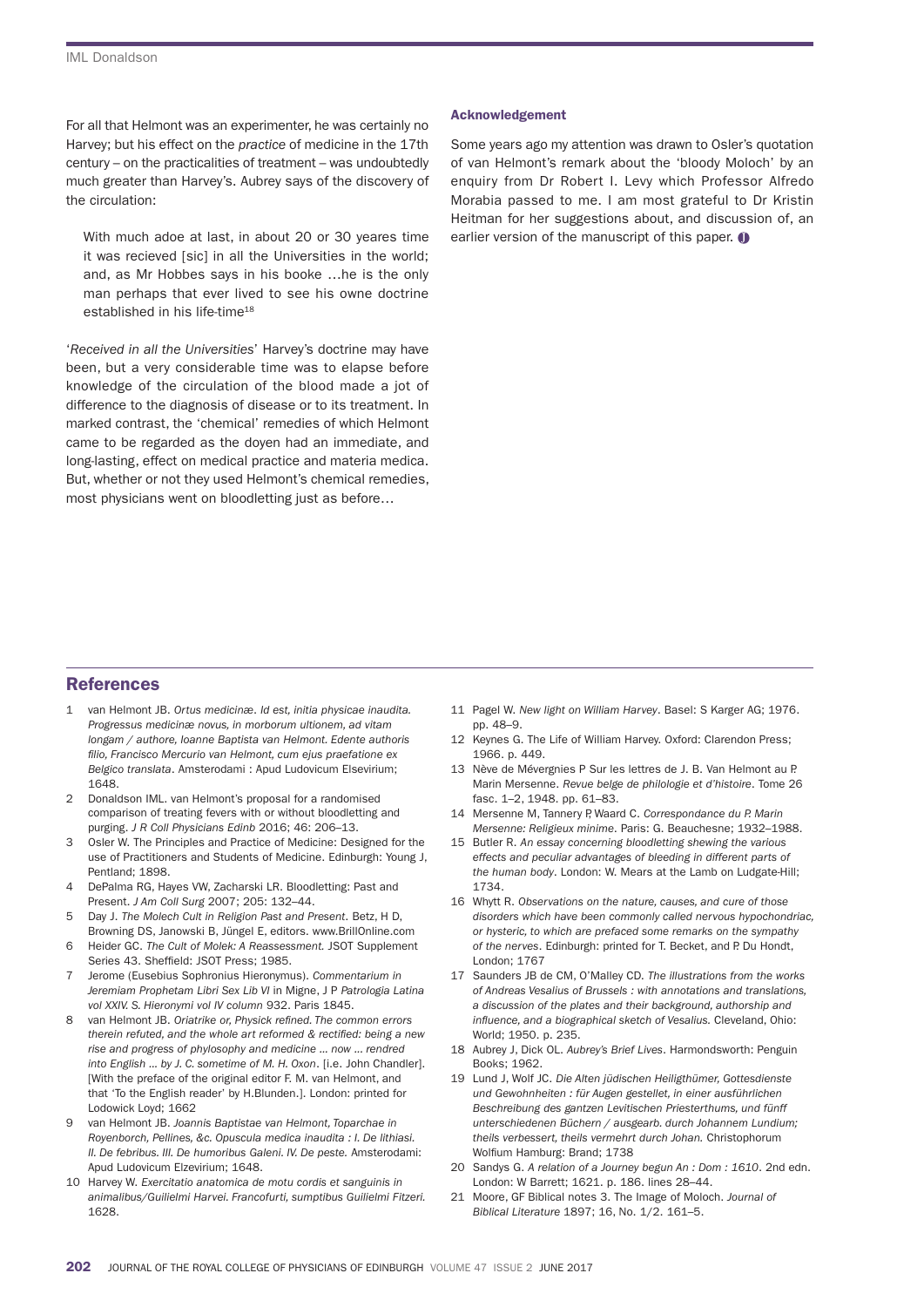# Appendix

Jerome on Moloch in his commentary, written shortly before his death in 420 AD, on the Book of Jeremiah, Chapter 32 verse 35.

Figure 2 St Jerome's commentary on the text of Jeremiah Chapter 32<sup>7</sup>

> (Vers. 35.) « Et ædificaverunt excelsa (sive aras) Baal: quæ sunt in valle filii Ennom: ut initiarent filios suos, et filias suas idolo Moloch. » Pro initiarent in Hebraico scriptum est EBIR ("ביר), quod Aquila et Symmachus, transducerent ; Septuaginta et Theodotio interpretati sunt, offerrent. De valle filiorum Ennom, qua: Hebraice dicitur GEENNOM (ביהגם), supra plenius diximus: quod subjaceat Siloe fontibus, et amænitate sui, quia locus irriguus est, populum [Al. addit; Israel] provecaverit ad luxuriam, quam idolorum cultus sequitur. Notandum quoque quod aræ et excelsa, Hebraico sermone appellantur BAMOTH (במות), propter eos qui in Samuelis et Regum volumine quid significet hoc verbum dubitant. Moloch idolum Ammonitarum est, quod in regem vertitur, Significat autem Scriptura divina, quod non solum Baal idolo, sed et Moloch cunctisque dæmonibus in ipso loco populus servierit.

Jeremiah Chapter 32: verse 35 'And they built high places (or altars) to baal which are in the valley of the son of Ennom: that they might sacrifice [initiarent] their sons and their daughters to the idol moloch.'

For *initiarent* the Hebrew word is EBIR, which Aquila and symmachus render *transducerent* [might lead]; [but] in the septuagint and by theodotius it is translated *offerrent* [they offer]. Of the valley of the sons of Ennom, which is in Hebrew GEENNOM, we have spoken very fully above. Since it lies close to the springs of Siloam, for it is well-watered, its pleasantness encouraged the people to extravagance which was followed by the worship of idols. it is to be noted, for the sake of those who are doubtful of what the word means in the books of samuel and Kings, that *arae et excelsa* [altars and high places] are called in the hebrew tongue BAMOTH. Moloch, which is translated 'king' is an idol of the Ammonites. Divine Scripture also points out that the people served not only Baal but all the demons of Moloch in that place [the valley of the sons of Ennom]...' *Translation IMLD.*

In Jerome's commentary on just how the Hebrew word he transliterates as EBIR had been translated by earlier scholars we see the roots of a possible controversy about just what happened to the sons and daughters who were taken to Moloch. This controversy actually arose later as we shall see. Returning to Jerome's commentary, *initiarent* might mean they were sacrificed, but it might also mean that they were admitted to some cult without losing their lives. from other parts of his commentary i think one can be tolerably certain that Jerome used *initiarent* to mean sacrificed. *Transducerent*, however, suggests more a procession than a sacrifice while *offerent* returns to the possibility of sacrifice. Elsewhere in Jeremiah (Ch. 7, V. 31), and in other books of the Old Testament, it is made clear that the children were burnt in the sacrifices in the valley of Hinnom and, no doubt, this was the reason for the interpolation of 'through the fire' in the Authorized (King James, 1611) version of Jeremiah 32:35 : '… to cause their sons and their daughters to pass through the *fire* unto Molech;'. Luther's translation (1534) makes the same interpolation of burning '…daß sie ihre Söhne und Töchter dem Moloch verbrennten'. Arguments suggesting that the ritual might not, or not always, involve the death of the children seem to be more modern – though Calvin, apparently without any biblical evidence or any other authority whatsoever, did suggest that some parents did not have their children sacrificed but pursued some gentler path. For discussion of opinions on whether the worship of Moloch/ molech/molek might have involved rituals not amounting to actual child sacrifice see the work of Day and Heider<sup>5,7</sup> and the sources therein. overall, most current opinion seems to conclude that actual sacrifices of children did occur in the valley of the Son(s) of Hinnom. For our purposes, I believe we can be assured that the pious of the 17th century, such as helmont, would have had no doubt about the reality of the sacrifices or the bloody significance of the idol Moloch.

Figure 3 A description of the Valley of Gehinnon as seen by an English traveller in the first quarter of the 17th century

#### Mount Sion. The valley of Gehinnon. 186  $L_{IB,2}$

Church, vpon a large altar lieth a ftone, that (as they fay) which was rolled againft<br>the mouth of the Sepulcher. From hence we defeended into the valley of Gehinepulcher. From hence we defcended into the valley of Gehinnon, which divide the mount Sion from the mountaine of Offence; fo called for that<br>Salomon by the perfivation of his wives there factificed to Channoch and Molech; but now by thefe Chriftians called the mountaine of Illcounfell; where they fay the Pharifes tooke counfell againft Ielus : whole height yet fhewes the reliques of no<br>meane buildings. This valley is but ftreight, now ferting for little vfe ; heretofore<br>moft delightfull, planted with groues, and watered wi a Calfe, the reft of a kingly figure, with armes extended to receive the miferable facrifice, feared to death with his burning embracements. For the Idoll was hollow, within, and filled with fire. And left their lamentable threeks thould fad the hearts while, on the Briefs of Meleo did dealer their eares with the continual<br>clanges of their parents, the Pricits of Meleo did dealer their eares with the continual<br>clanges of trumpets and timbrels, whereupon it was called the the good loflas brake the Idoll in peeces, hewed downe the groues, and ordained that that effects a Paradile') fhould be for cuer a receptable for dead car-<br>kaffes and the filth of the Citie. *Geherma*, for the impiety committed therein, is veed for hell by our Sauiour. On the South fide of this valley, neare where it is

This is the description of the Valley of Gehinnon and the worship of Molech by George Sandys.<sup>20</sup> Note that Sandys' description of the Moloch sacrifice accords exactly with the early 18th century image (Figure 1) of how Moloch was imagined.

sandys' description is so similar to the later lines of *Paradise Lost* that it may well have been the inspiration for the properties milton ascribes to molech/moloch. it also describes the placing of the child sacrifice in the heated arms of the idol as shown in the 18th century depiction of the form of the idol (Figure 1).

But here we must beware. The descriptions of this method of sacrifice to Moloch – bizarre as well as horrific – in which the child was destroyed by the heated metal idol itself, derive from mediæval Rabbinic commentary on the Torah (Midrash).